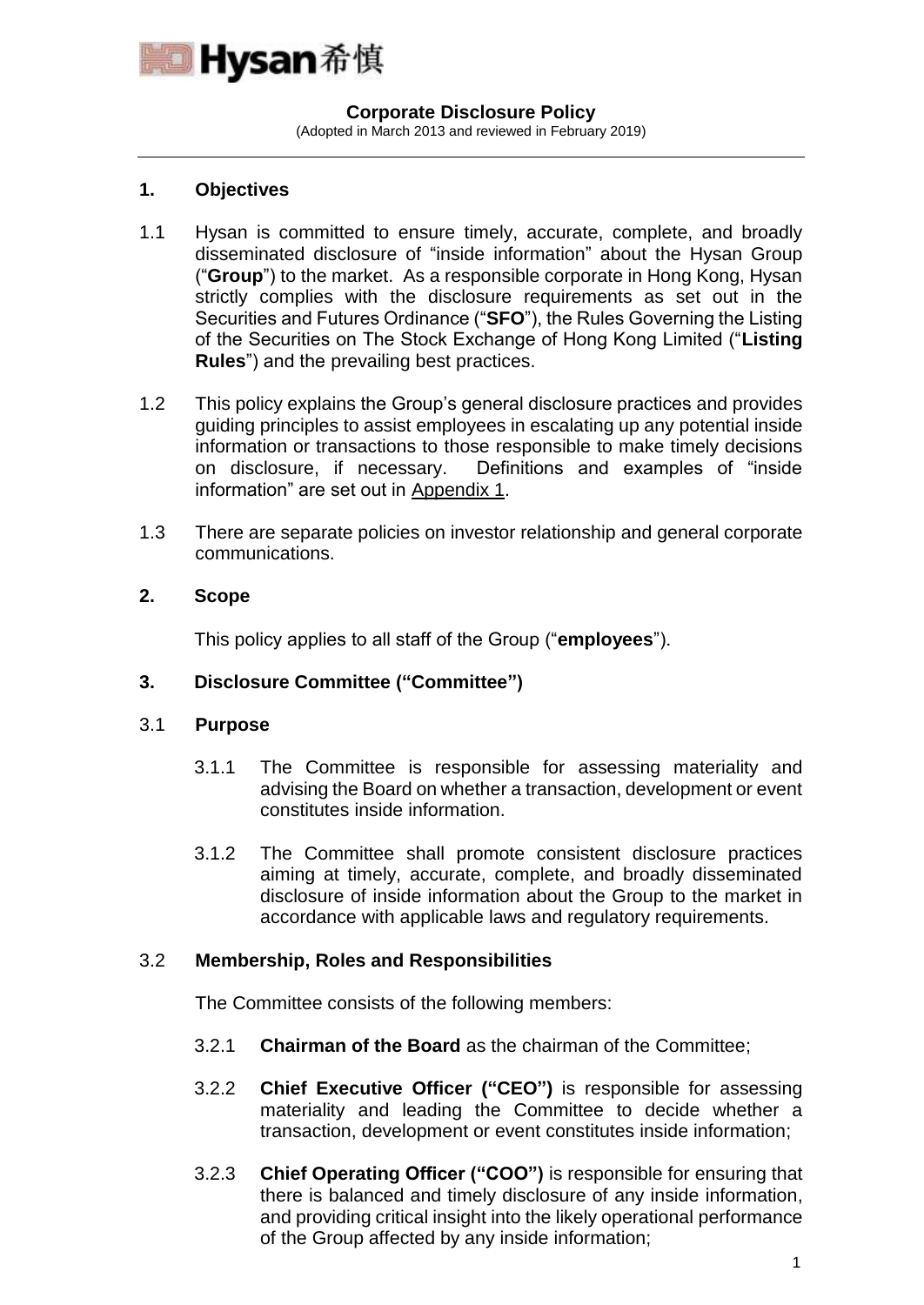

- 3.2.4 **Chief Financial Officer ("CFO")** is responsible for monitoring any material changes in the Group's financial performance which are required to be brought timely to the Committee's and/or the Board's attention. CFO shall oversee investor relationship;
- 3.2.5 **Company Secretary ("CS")** is responsible for ensuring accurate and timely release of any inside information in accordance with the disclosure requirements under the applicable laws and regulations. CS shall oversee compliance (including liaising with the Securities and Futures Commission ("**SFC**"), the Hong Kong Stock Exchange ("**SEHK**") and other relevant stock exchange and regulators); and
- 3.2.6 **Head of Corporate Communications ("HCC")** is responsible for corporate communications and management of the media and public response. HCC shall coordinate closely with CFO and CS in the release of any inside information.

## 3.3 **Quorum**

The quorum is any three members, one of which shall include the Chairman of the Board.

## 3.4 **Meetings**

- 3.4.1 The Committee shall meet (including telephonically) at such times as shall be necessary or appropriate.
- 3.4.2 Any member of the Committee may call a meeting as appropriate.

### **4. Before any Disclosure – Maintaining Confidentiality**

- 4.1 Before any inside information is fully disclosed to the public, Hysan should ensure that the information is kept strictly confidential.
- 4.2 **Directors and employees** who possess unpublished inside information must refrain from discussing that information with, or divulging that information to, any persons who are not authorised by the Board to receive that information; and ensure that any documents or other written materials in his/her possession in relation to that information are properly and securely stored and are not disclosed to any unauthorised persons.
- 4.3 Directors and employees shall procure any **external parties** who may become privy to any unpublished inside information be informed that they must not divulge such information to any unauthorised persons, other than in the normal course of business, without Hysan's prior written consent and commit to non-disclosure of such information.
- 4.4 Where Hysan believes that the necessary degree of confidentiality cannot be preserved or that confidentiality may have been breached, it should immediately disclose the information to the public. If there are unexpected changes to the share price or if there are comments about Hysan in the media or other sources, this may indicate that confidentiality has been lost.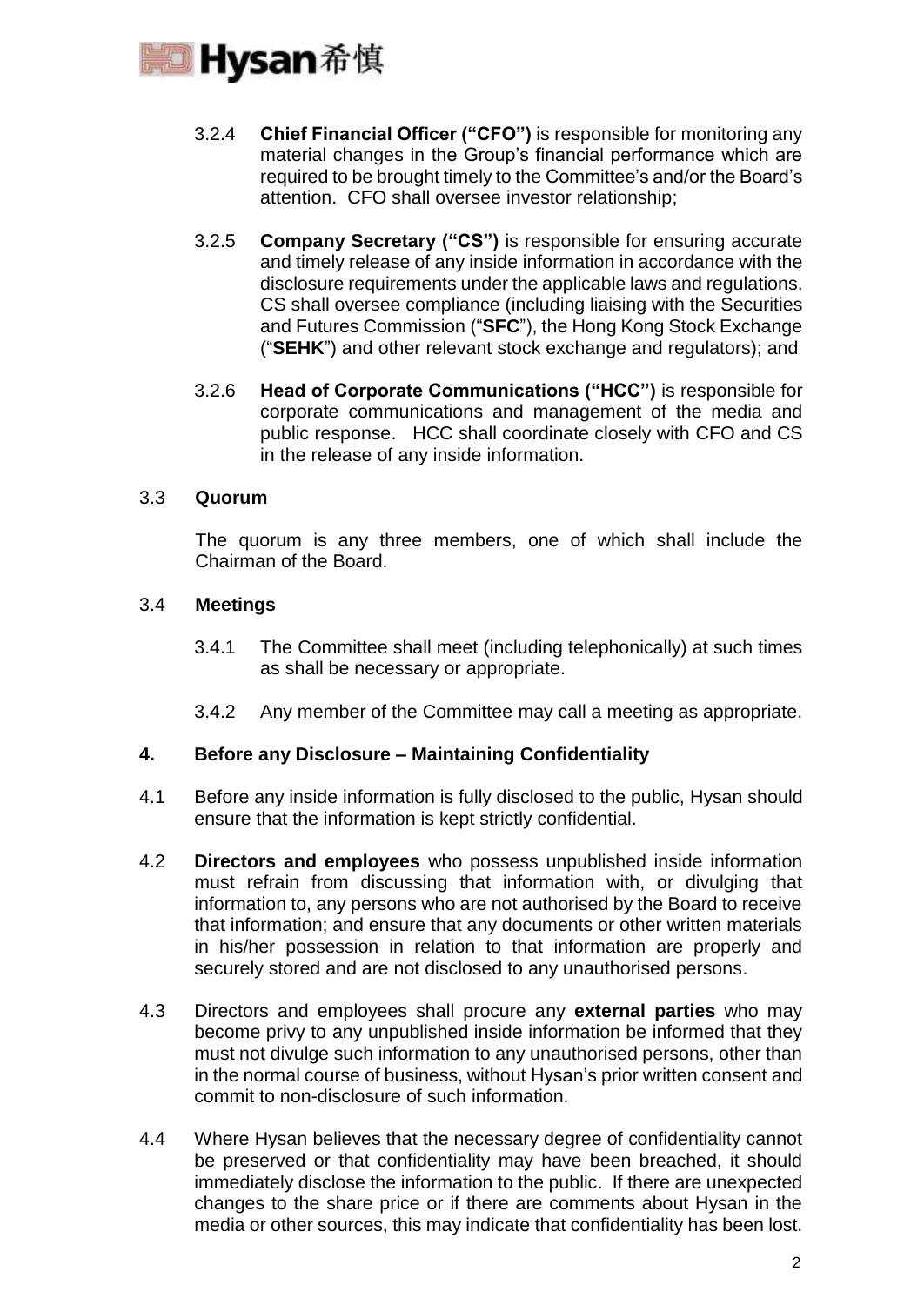

## **5. When and How Should Inside Information be Disclosed**

### 5.1 **Disclosure Procedures**

- 5.1.1 (a) **All information**: Any **employee** who becomes aware of any transaction, development or event that he/she considers to be material or may constitute potential inside information shall report promptly to **his/her Department Head**, who will assess the circumstances and, if considered appropriate, escalate and report it to **relevant member(s) of the Committee**.
	- (b) **Financial information**: If the **CFO** becomes aware that the general market projections of the **Group's financial performance** are **materially different** from the in-house estimates, he/she shall promptly notify the Committee and the Board of the differences, and the Committee and the Board may consider, when appropriate, issuing a "**warning" announcement**.
	- (c) **Unintentional disclosure**: Any director or employee who becomes aware of the disclosure of any non-public inside information, shall alert CS immediately, who shall then immediately report the matter to the Committee.
- 5.1.2 Upon being notified, the **Committee shall call a meeting** to:
	- 5.1.2.1 assess the materiality of the relevant transaction, development or event;
	- 5.1.2.2 determine whether it constitutes inside information;
	- 5.1.2.3 determine whether unintentional selective disclosure has occurred (if applicable); and
	- 5.1.2.4 consider the appropriate course of actions to be taken, to ensure that any inside information is disclosed to the public as soon as reasonably practicable.

If considered appropriate, the Committee shall convene a **Board meeting** to consider such issues. The Committee may seek independent professional advice if and when appropriate.

- 5.1.3 When considering a disclosure, the Committee and/or the Board shall decide on the **scope of information** to be released and the timing of the release.
	- 5.1.3.1 If the matter is being developed, such as, when negotiations are at a stage that makes it impossible to be more forthcoming and more precise details could only be released at a later stage, or if Hysan needs time to clarify the details of, and the impact arising from, the relevant transaction, development or event, the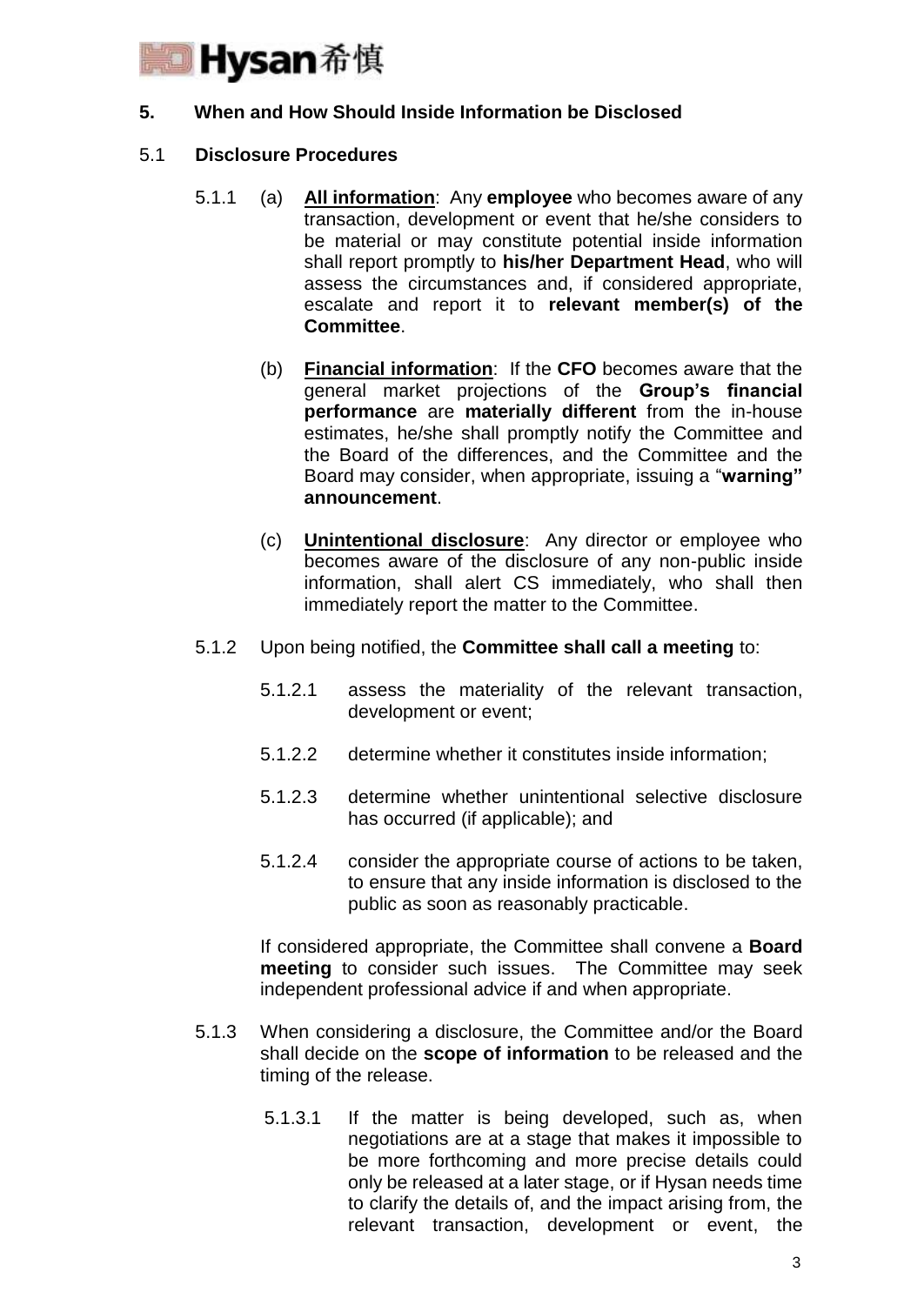

Committee and/or the Board may decide to issue **a "holding" announcement**, which details as much of the subject matter as possible, and sets out reasons why a fuller announcement cannot be made.

- 5.1.3.2 Full disclosure and announcement shall then be made as soon as appropriate.
- 5.1.4 Where the necessary announcements cannot be made promptly, Hysan may need to apply for a **trading halt or suspension** in the trading of its shares.
- 5.1.5 If a matter, development or event, after assessment, is considered **not** inside information, the Committee may consider, if and when appropriate, informing the market in order to facilitate stakeholders' understanding of the Group's ongoing developments. The information may be released in the form of **news release**, or through other communication channels, such as **corporate publications or presentations**.

## **6. Speaking for the Group**

### 6.1 **Designated Spokespersons**

- 6.1.1 To minimise risks of unauthorised and/or inconsistent disclosure, only designated persons are authorised to discuss the Group's corporate matters to investors, analysts, the media or other members of the public. The Group's current spokespersons are as follows:
	- 6.1.1.1 **Chairman of the Board**;
	- 6.1.1.2 **CEO**;
	- 6.1.1.3 **COO**;
	- 6.1.1.4 **CFO** is responsible for coordinating all communications in respect of the Group's financial information (including with investors, analysts and other members of the investment community);
	- 6.1.1.5 **CS** is responsible for coordinating all communications with regulators in respect of matters relating to Hysan as a listed issuer;
	- 6.1.1.6 **HCC** is responsible for coordinating all communications with reporters, journalists and other media; and
	- 6.1.1.7 Such other officers as may be designated by CFO for investor relationship; or by HCC for general corporate communications; or authorised personnel under the relevant policies (one of which is the "**Spokesperson Policy**").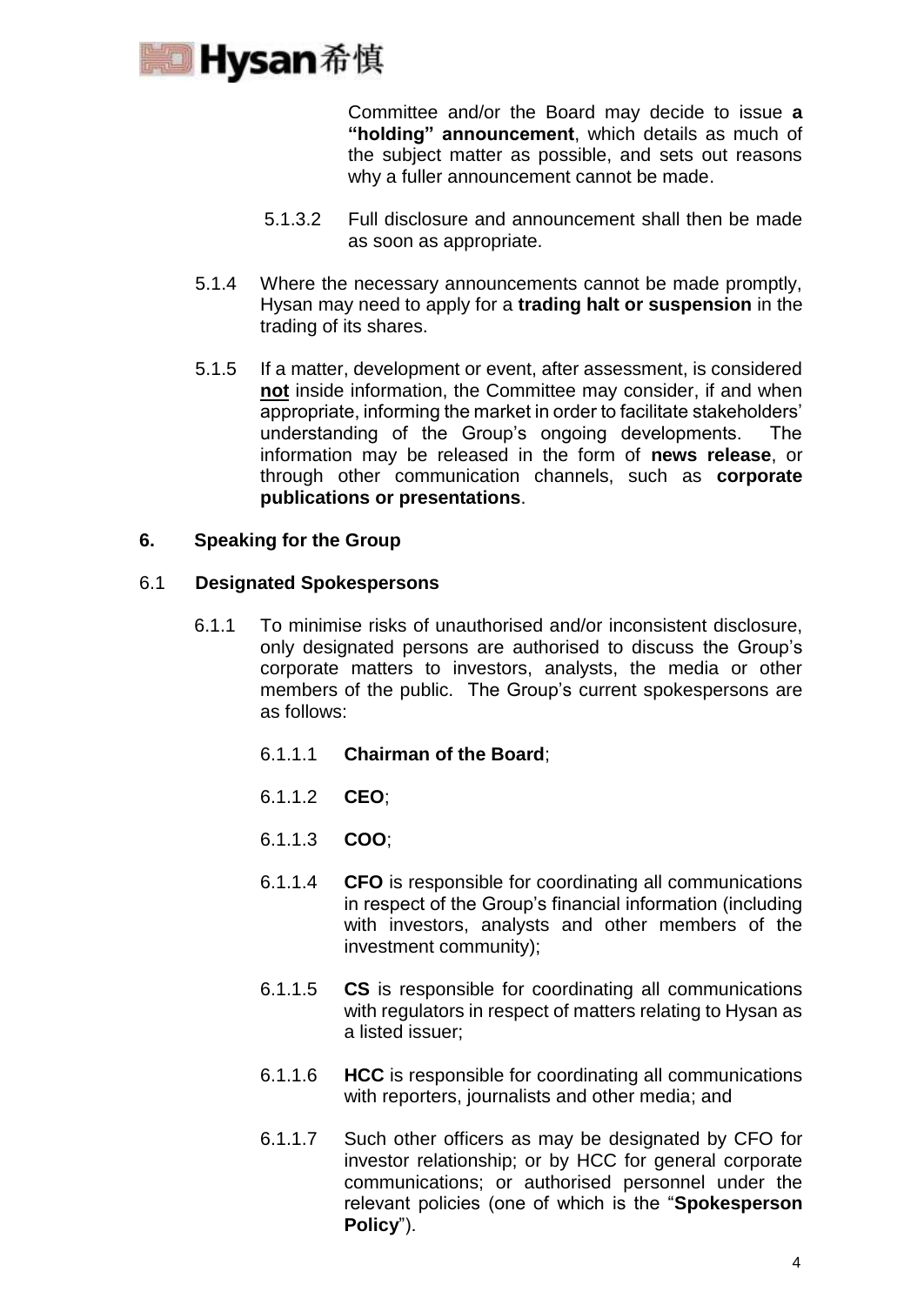

- 6.1.2 All designated spokespersons have access to CS for compliance consultation.
- 6.1.3 Directors and employees who receive enquiries from the investment community should refer the enquiry to CFO; from regulators should refer to CS; and from the media should refer to HCC.

## 6.2 **Coordination between Investor Relations and Corporate Communications**

- 6.2.1 CFO and HCC should liaise with each other on matters of mutual interest or responsibilities. Presentation materials should be reviewed by the Committee before they are released at analysts' or media briefings.
- 6.2.2 Appropriate record of briefings and discussions with analysts or the media should be kept to check whether any inside information has been inadvertently disclosed.

## **7. Dealing and Communications Restrictions**

## 7.1 **Not to deal in Hysan's Securities**

7.1.1 **Directors and employees** must **not** deal in Hysan's securities when they are in possession of any unpublished inside information. Restrictions on trading of Hysan's securities by Directors or employees are set out in the "**Code For Securities Dealing By Directors**" and/or "**Code For Securities Dealing By Restricted Employees**" of Hysan. They are deemed to be incorporated into this Policy by reference.

### 7.2 **Black Out Periods**

- 7.2.1 In addition, during any "**black out period**" as prescribed by the Listing Rules from time to time (see Appendix 3 for current requirement), **Directors and employees** must **not** deal in Hysan's securities, and there shall be no communication with analysts, investors, market professionals or the media regarding Hysan's financial performance or business. Communication is only allowed where:
	- 7.2.1.1 it has been determined by the Committee that disclosure is appropriate; in which case, disclosure will be made in accordance with Hysan's applicable disclosure policy; or
	- 7.2.1.2 the communications are limited to responding to enquiries about publicly available or non-inside information.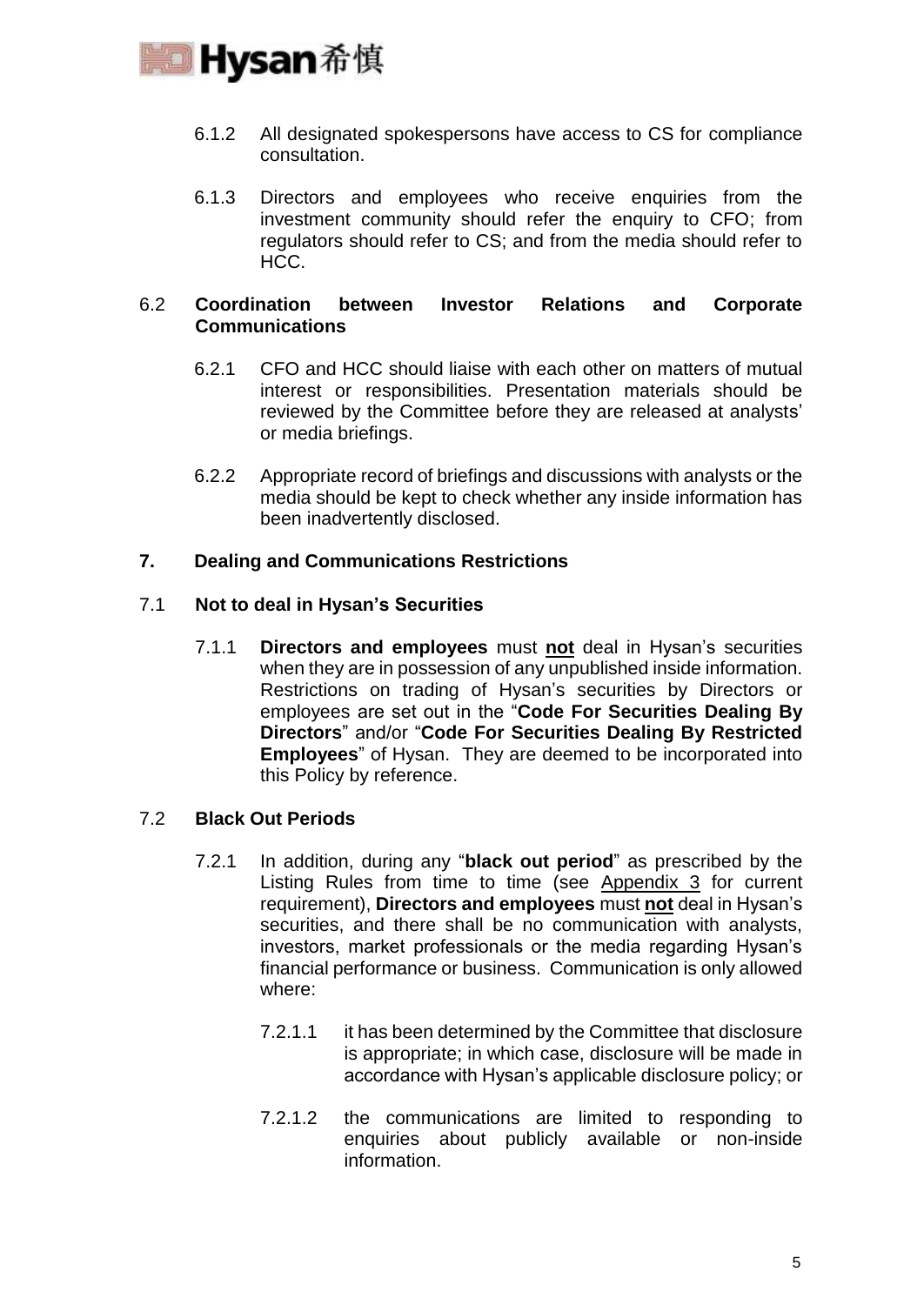

## **8. How to Monitor – Control Activities**

- 8.1 The Committee shall ensure that the Group maintains appropriate and effective systems and procedures to ensure that any inside information or potential inside information which comes to the knowledge of its officers be promptly identified, assessed and escalated for the attention of the Committee (and the Board as and when appropriate) to make timely decisions on disclosure, if necessary.
- 8.2 Control measures include:
	- 8.2.1 Periodic financial reporting procedures are in place so that key financial and operating data are identified and escalated to senior management, the Committee and/or the Board in a structured and timely manner.
	- 8.2.2 The consideration of the existence of inside information should constitute a regular agenda item of senior management meetings.
	- 8.2.3 Appropriate training should be provided to employees who are likely to be in possession of inside information.
	- 8.2.4 Appropriate confidentiality agreements should be in place when the Group enters into negotiations relating to significant transactions.
	- 8.2.5 Appropriate records should be kept for discussions regarding the assessment of inside information.
	- 8.2.6 Access to potential inside information including that relating to specific projects should be restricted to a limited number of employees on a need-to-know basis. "Insider" lists and "project lists" shall be kept. These lists shall be periodically reviewed.

## **9. Approval and Review of this Policy**

This Policy has been approved by the Board. Any subsequent amendment of this Policy shall be reviewed by the Committee and approved by the Board.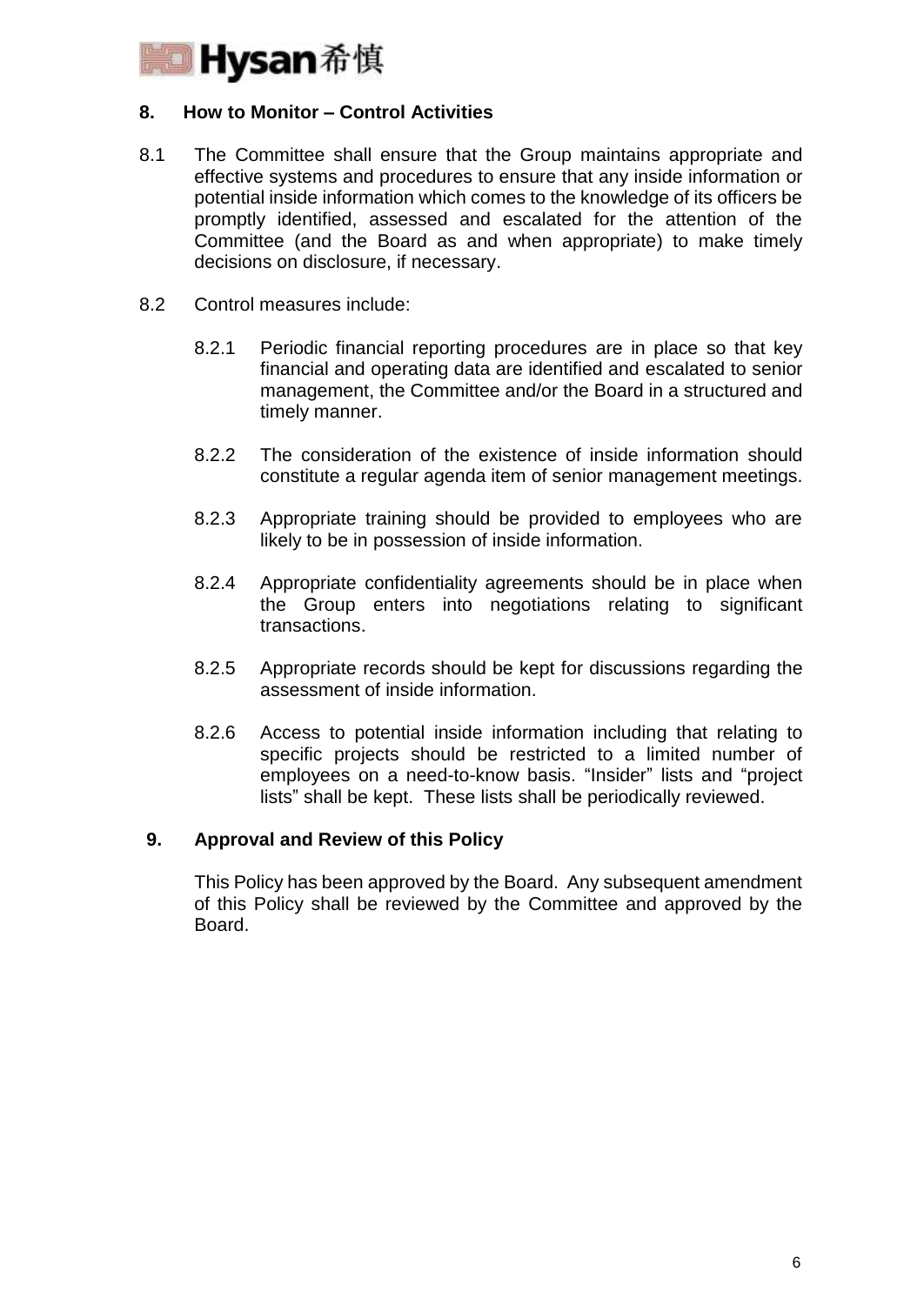

# **Appendix 1**

# **Inside Information**

# **1. Definition of Inside Information**

Under the SFO, "inside information", in relation to a listed corporation, means information that:

- (a) is **specific** about:
	- (i) the corporate;
	- (ii) a shareholder or officer of the corporation; or
	- (iii) the listed securities of the corporation or their derivatives; and
- (b) is **not generally known** to the persons who are accustomed or would be likely to deal in the listed securities of the corporation but would if generally known to them be **likely** to **materially** affect the **price** of the listed securities.

The definition of **inside information** is the same as that of "relevant information" used in section 245 of the SFO which applies to insider dealing.

The determination that inside information exists and must be disclosed or kept strictly confidential is a complex **business** and **legal** judgment, dependent on prevailing market conditions and the potential financial, operational and overall impact of the information on Hysan.

## **2. Examples of Inside Information**

There are many events and circumstances which may affect the price of the listed securities of Hysan. It is vital for Hysan to make a prompt assessment of the likely impact of these events and circumstances on its share price and decide consciously whether the event or the set of circumstances constitutes inside information that needs to be disclosed. The following are common examples of such events or circumstances where Hysan should consider whether a disclosure obligation arises:

- Changes in performance, or the expectation of the performance, of the business;
- Changes in financial condition, e.g. cashflow crisis, credit crunch;
- Changes in directors;
- Share dealings by directors;
- Annual/interim results;
- Changes in information previously disclosed to the market;
- Profit warning;
- Changes in auditors or any other information related to the auditors' activity;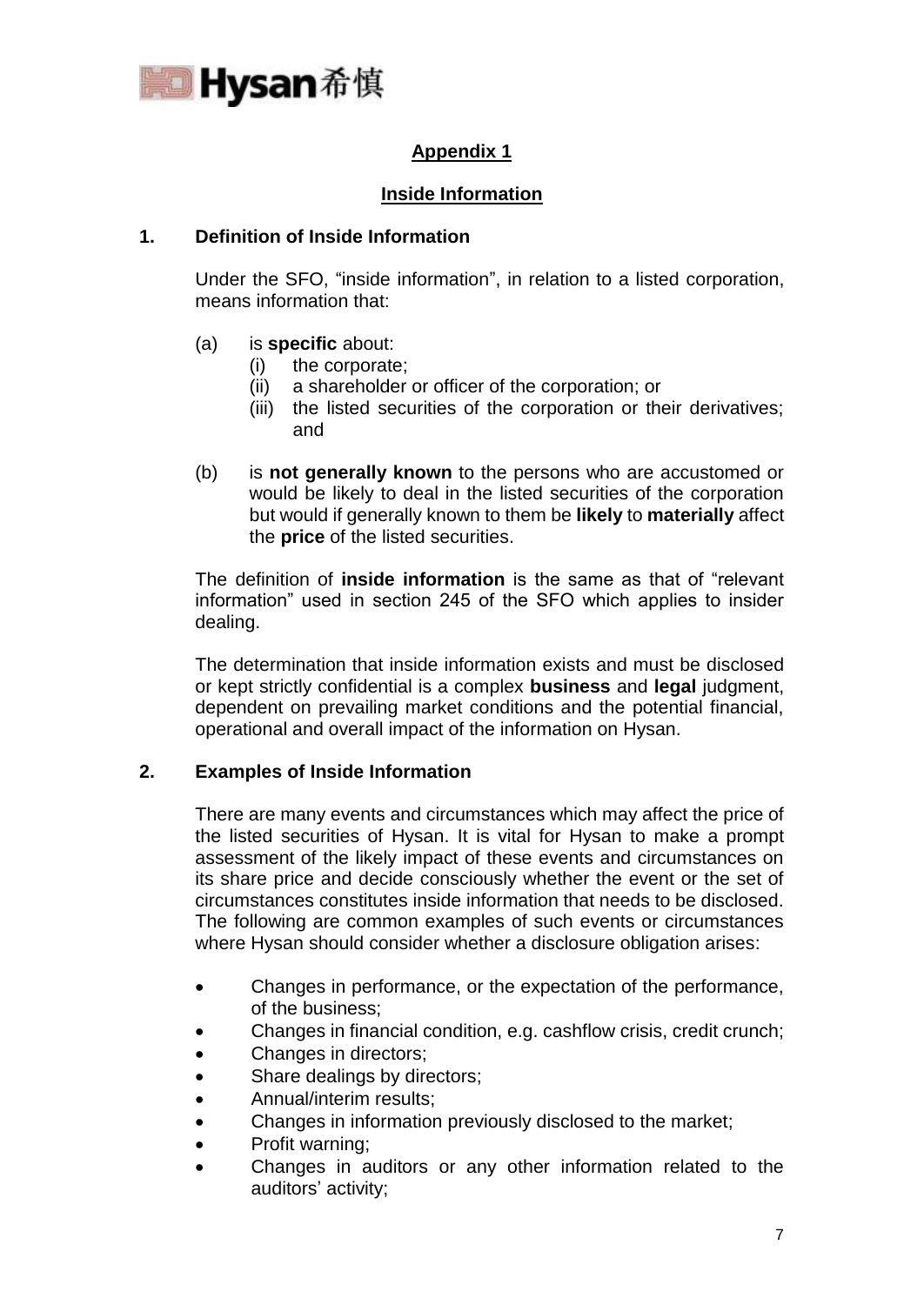

- Changes in the share capital, e.g. new share placing, bonus issue, rights issue, share split, share consolidation and capital reduction;
- Take-overs and mergers (the Takeovers Codes also need to be complied with, including specific disclosure obligations);
- Issue of debt securities, convertible instruments, options or warrants to acquire or subscribe for securities;
- Purchase or disposal of equity interests or other major assets or business operations;
- Formation of a joint venture;
- Decisions concerning buy-back programmes or transactions in other listed financial instruments;
- Legal disputes and proceedings;
- Reduction of real properties' values;
- Decrease or increase in value of financial instruments in portfolio which include financial assets or liabilities arising from futures contracts, derivatives, warrants, swaps protective hedges, credit default swaps;
- Changes in the accounting policy; and
- Ex-dividend date, changes in dividend payment date and amount of dividend; changes in dividend policy.

# **3. Legal Requirements for Disclosure of Inside Information**

# **3.1 The SFO**

## **3.1.1 When to Disclose**

Hysan must, **as soon as reasonably practicable** after any inside information has come to its knowledge, disclose the information to the public **unless** the information falls within any of the **"safe harbours"** provisions under the SFO and satisfy the conditions (see paragraph 3.1.2 below). For this purpose, inside information has come to the knowledge of a listed issuer if:

- (a) **information has**, or **ought reasonably to have**, come to the **knowledge of an officer** of the corporation in the course of performing functions as an officer of the corporation; and
- (b) a **reasonable person**, acting as an officer of the corporation, would consider that the information is inside information in relation to the corporation.

Please refer to Appendix 2 for details on who constitutes Hysan's "officers".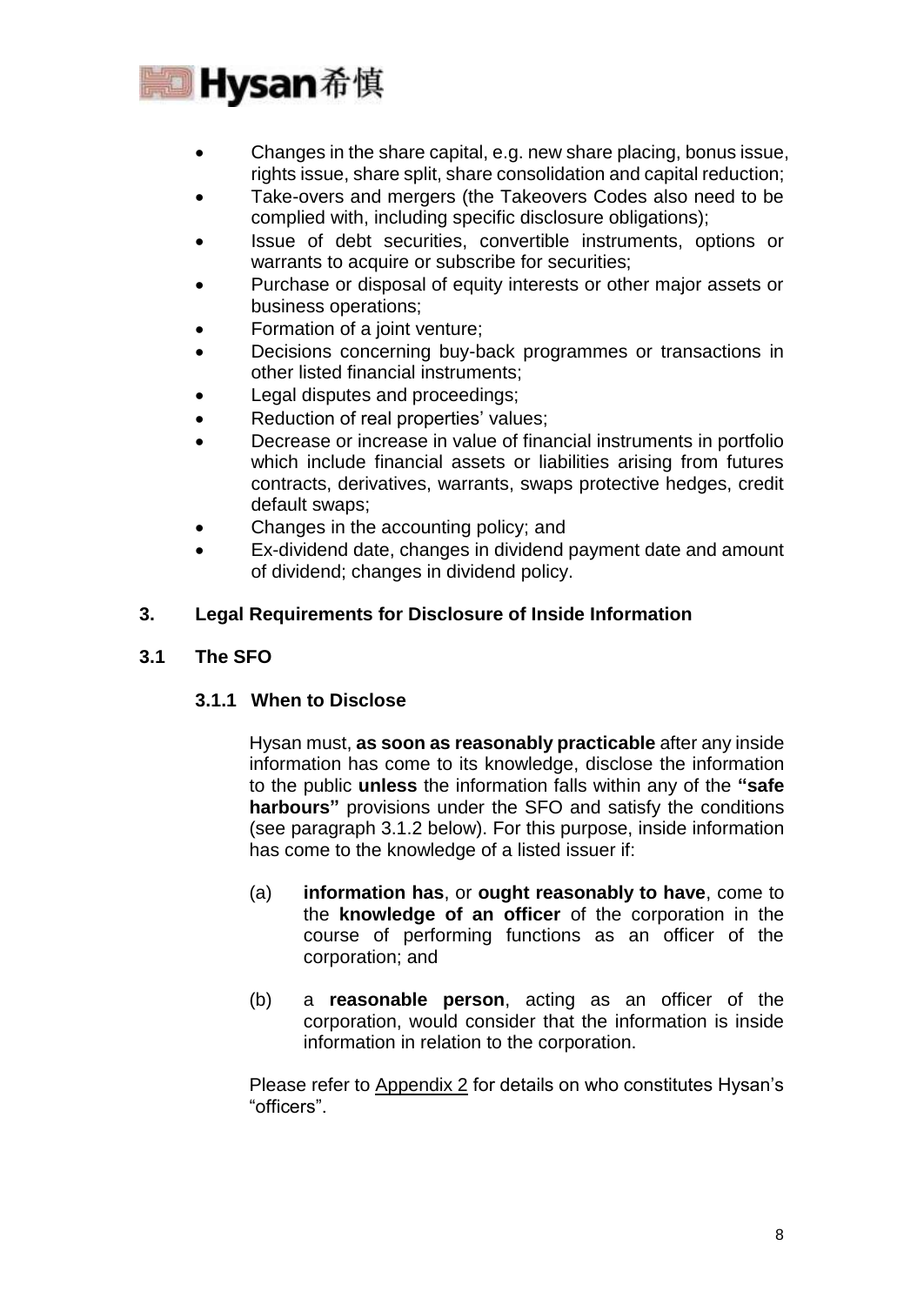

# **3.1.2 No Immediate Disclosure: "Safe Harbour" Provisions**

Under section 307D of the SFO, Hysan is not required to immediately publicly disclose otherwise discloseable inside information if:

- (a) the disclosure is prohibited under, or would constitute a breach of a court order or an enactment;
- (b) the information concerns an incomplete proposal or negotiation;
- (c) the information is a trade secret;
- (d) the information relates to the provision of liquidity support from the Exchange Fund, or an institution which performs the functions of a central bank to the Group;
- (e) a specific waiver is granted by the SFC as it is satisfied that the disclosure is prohibited under or would contravene foreign legislation, a foreign court order, or would contravene a restriction imposed by a foreign law enforcement agency or a foreign government authority.

Sub-paragraphs (b) to (e) above are available only if Hysan has taken reasonable precautions to preserve the confidentiality of the inside information and confidentiality is in fact preserved.

## **3.1.3 Who is Responsible**

SFO imposes liability on **Hysan** as well as its **"officers"** for failure to disclose inside information.

### **3.2 The Listing Rules**

Hysan is obliged to **prevent the creation of false market** in its securities (as evidenced by unusual price movement in its securities). In this connection, Hysan is required to make relevant disclosures under the Listing Rules:

- where Hysan is required to **disclose inside information** under the **SFO**;
- where **in the view of SEHK**, there is or there is **likely** to be a **false market** in Hysan's securities, Hysan must, as soon as reasonably practicable after consultation with SEHK, announce the information necessary to avoid a false market in its securities; and/or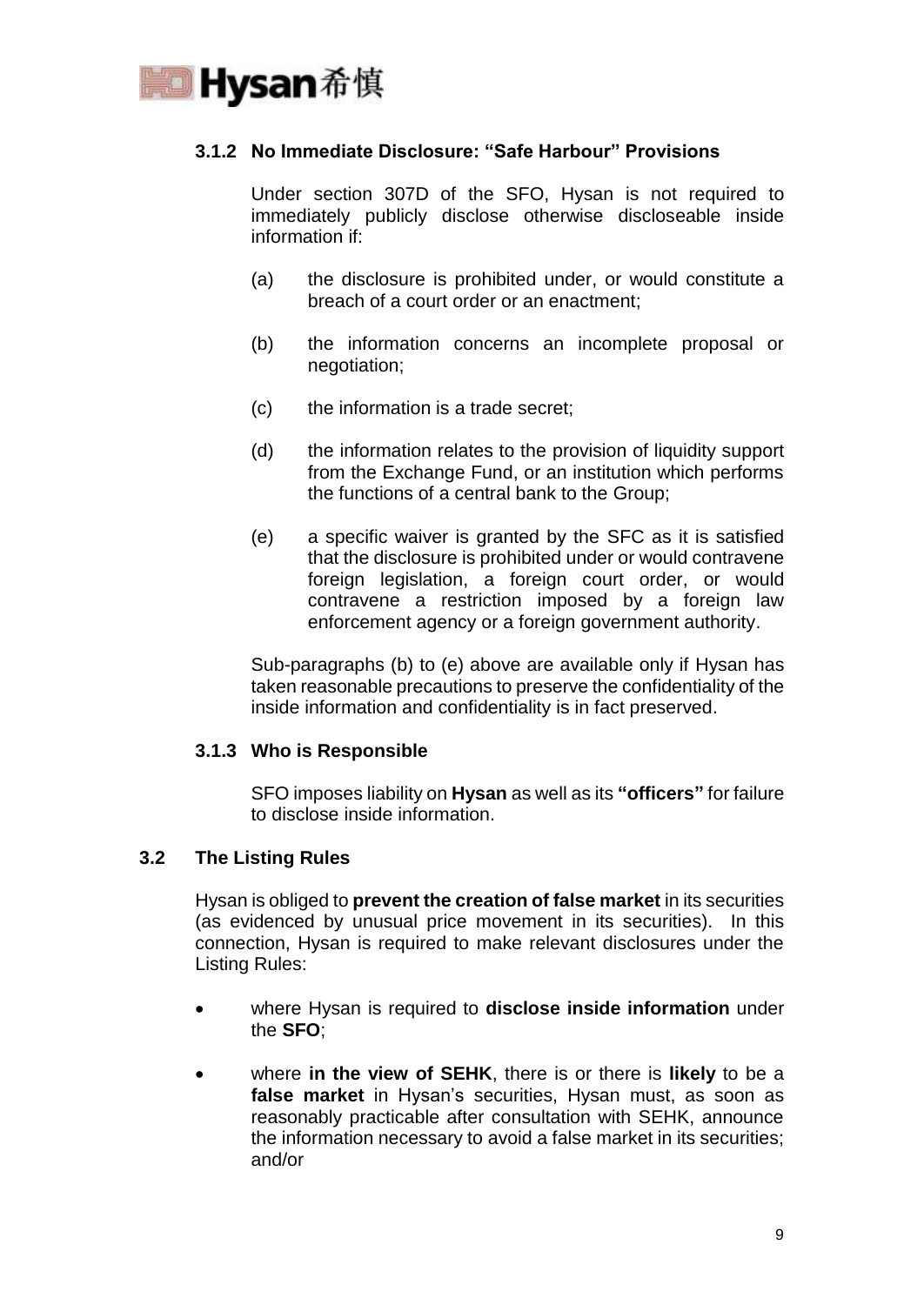

 if **Hysan believes** that there is **likely** to be a **false market** in its listed securities, it must contact SEHK as soon as reasonably practicable.

## **4. Dealing with Media Speculation, Market Rumours and Analysts' Reports**

Hysan is generally under no obligation to respond to media speculation, market rumours or analysts' reports.

- (a) However, if Hysan **has inside information** and **relies on a safe harbour** to withhold disclosure subject to the preservation of confidentiality, the existence of media speculation, market rumours or analysts' reports about Hysan might **indicate that matters intended to be kept confidential have leaked**. In particular, where **media speculation, market rumours or analysts' reports** are **largely accurate** and the information underlying the speculation, rumours or reports constitutes inside information. Thus, such circumstances are **likely to require**  Hysan to issue **an immediate announcement**.
- (b) If Hysan **does not have inside information** but **media reports**  or market rumours carry **false or untrue information,** Hysan is **not obliged** to make further **disclosure** under the SFO.
- (c) **Hysan shall ensure that no inside information is given when answering an analyst's questions or reviewing an analyst's draft report**. It is inappropriate for a question to be answered, or draft report corrected, if doing so involves providing inside information.
- (d) If Hysan **does not have inside information** but an **analyst's report contains errors or misinterpretations**, Hysan is **not obliged to make a correction** or clarification under the SFO. It may nevertheless be appropriate, as a matter of **good practice**, for Hysan to clarify historical information and correct any factual errors in the analyst's assumptions which are significant to the extent that they may mislead the market, provided any clarification is confined to drawing the analyst's attention to **information** that has already been made **available to the market**.

**No analyst, investor or journalist should receive a selective release of inside information.**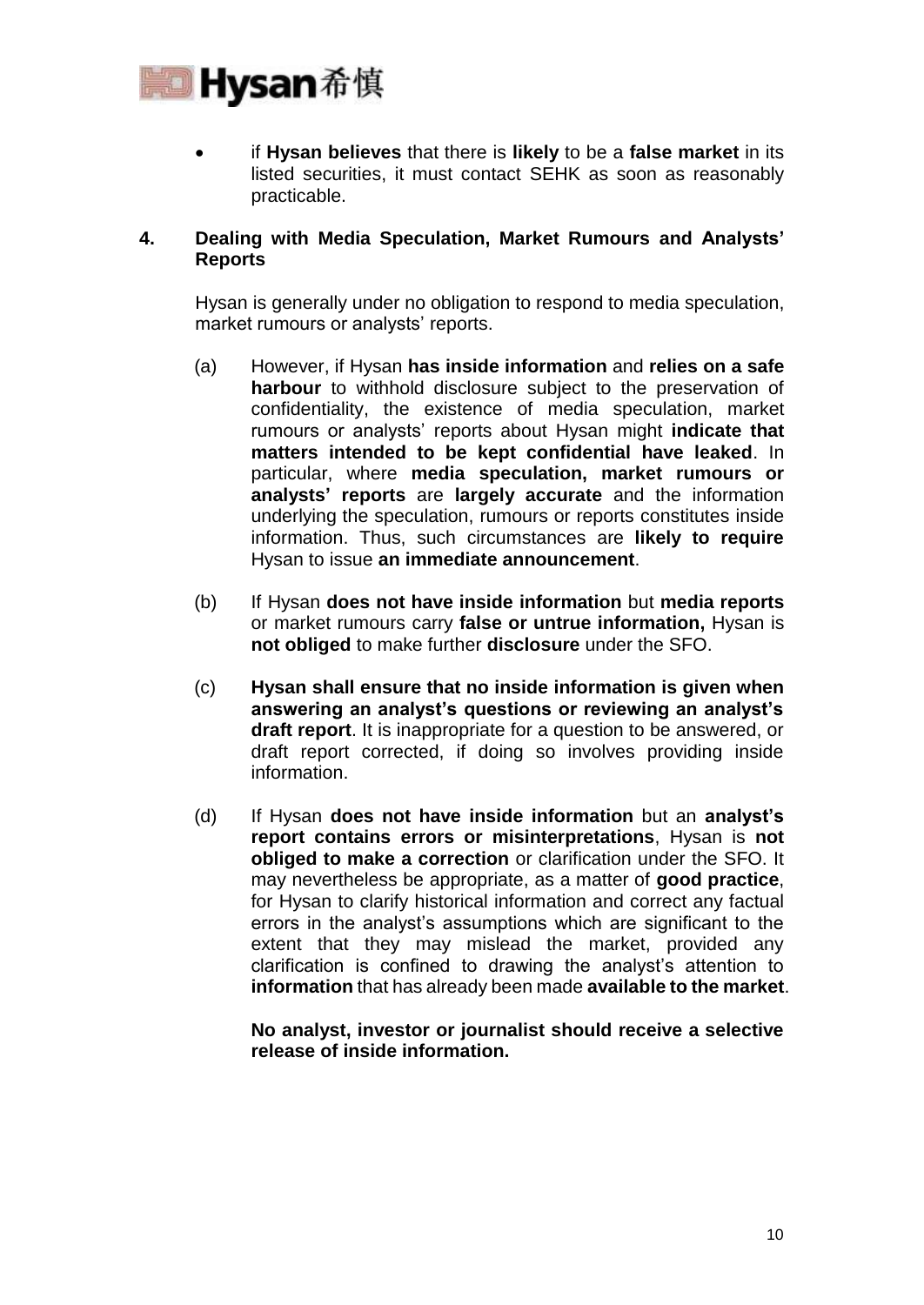

# **Appendix 2**

# **Responsibility for Compliance and Management Controls**

## Part A – Provisions under the SFO

Section 307G of the SFO states that –

- "*(1) Every officer of a listed corporation must take all reasonable measures from time to time to ensure that proper safeguards exist to prevent a breach of a disclosure requirement in relation to the corporation.*
- *(2) If a listed corporation is in breach of a disclosure requirement, an officer of the corporation –*
	- *(a) whose intentional, reckless or negligent conduct has resulted in the breach; or*
	- *(b) who has not taken all reasonable measures from time to time to ensure that proper safeguards exist to prevent the breach,*

*is also in breach of the disclosure requirement.*"

Part B – Hysan's "Officers" (as of February 2019; as the same may be updated from time to time)

- Under the SFO, "officers" include an issuer's director, secretary or anyone "charged with management responsibility affecting the whole of the issuer or a substantial part of it".
- Hysan's officers comprise of all Board members (Non-Executive and Executive Directors), CEO, COO, CFO and CS.